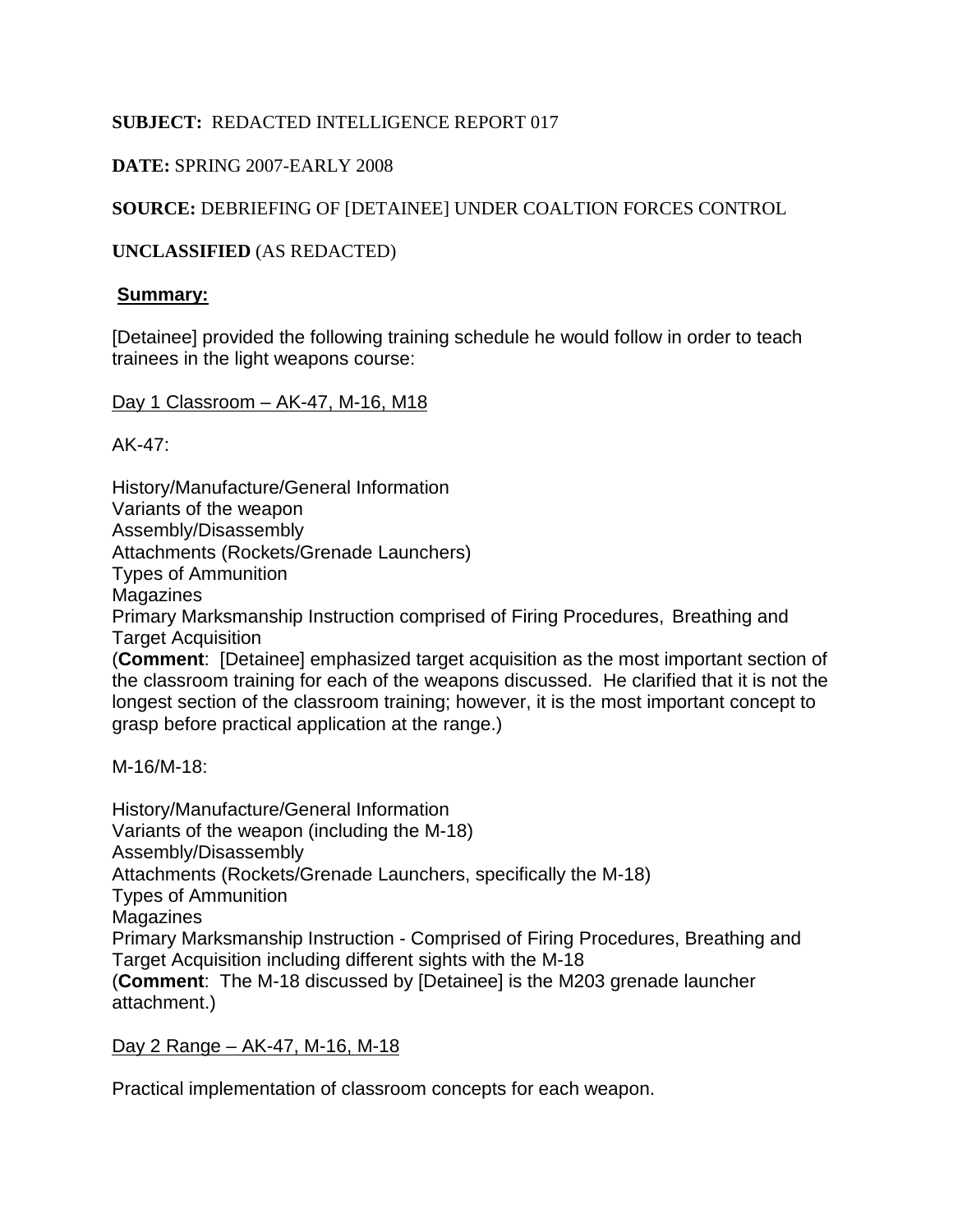No new material is introduced.

## Day 3 Classroom - RPG, Bazooka, PKC

RPG:

History/Manufacture/General Information Variants of the weapon Assembly/Disassembly Firing Procedures Target Acquisition Different types of ammunition/rockets Back blast area clearance of 30 meters Bazooka History/Manufacture/General Information Assembly/Disassembly (Prepackaged, but needs to be extended) Firing Procedures Target Acquisition Back blast area clearance of 30 meters

PKC:

Manufacture/General Information Variants of the weapon Assembly/Disassembly Types of Ammunition Magazines/Types of Feed Primary Marksmanship Instruction - comprised of Firing Procedures, Breathing and Target Acquisition.

### Day 4 Range – RPG, Bazooka, PKC

Practical implementation of classroom concepts for each weapon. No new material is introduced.

### Day 5 Classroom – Russian Sniper Rifle

Russian Sniper Rifle:

Manufacture/General Information Variants of the weapon Assembly/Disassembly Types of Ammunition Magazines/Types of Feed Primary Marksmanship Instruction - comprised of Firing Procedures, Breathing and Target Acquisition.